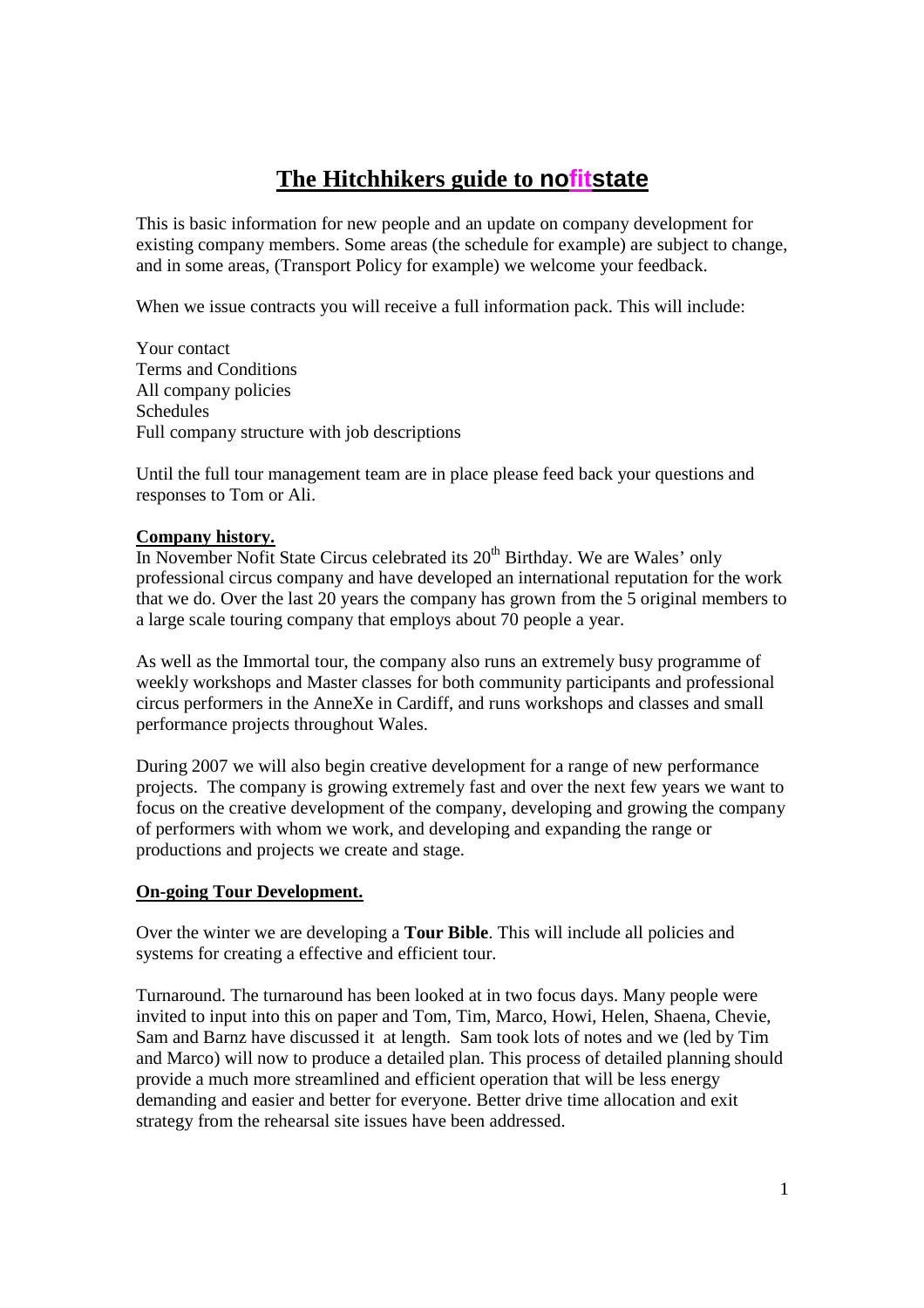A similar process has been started with different combinations of people on other areas: The kitchen The front of house operation Company welfare The technical resources Site life

## **Who's who**

in the office

| Tom Rack            | <b>Tour Producer</b>                                                                                                                                                                                                                                                                                                                                                                                                |  |  |
|---------------------|---------------------------------------------------------------------------------------------------------------------------------------------------------------------------------------------------------------------------------------------------------------------------------------------------------------------------------------------------------------------------------------------------------------------|--|--|
| Responsibilities:   | Tour Booking, budget management, developing company<br>structures and overall responsibility for Immortal tour                                                                                                                                                                                                                                                                                                      |  |  |
|                     |                                                                                                                                                                                                                                                                                                                                                                                                                     |  |  |
| Ali Williams        | Co producer                                                                                                                                                                                                                                                                                                                                                                                                         |  |  |
| Responsibilities:   | Acting company manager for Immortal until Louise is fully in<br>place, collaborating with Firenza to support creative development,<br>rehearsals and casting and cast development. Ali is only working<br>part time with nofitstate and does have other important areas of<br>responsibility within the company. These include: creative<br>development of new projects, managing the AnneXe, running the<br>Agency |  |  |
| <b>Alison Woods</b> | <b>General Manager</b>                                                                                                                                                                                                                                                                                                                                                                                              |  |  |
| Responsibilities:   | Contracts, financial management, visas, other legal matters. Other<br>areas of company responsibility: fundraising; business<br>development; company and policy development                                                                                                                                                                                                                                         |  |  |
| Sam Minas           | Administrator                                                                                                                                                                                                                                                                                                                                                                                                       |  |  |
| Responsibilities:   | liaison between office and Tour Management                                                                                                                                                                                                                                                                                                                                                                          |  |  |
|                     | This year we will have an experienced team managing the tour.                                                                                                                                                                                                                                                                                                                                                       |  |  |
| Tom -               | Producer and Tour manager                                                                                                                                                                                                                                                                                                                                                                                           |  |  |
| Tim -               | Operations manager                                                                                                                                                                                                                                                                                                                                                                                                  |  |  |
| Louise -            | Company manager                                                                                                                                                                                                                                                                                                                                                                                                     |  |  |

Tim and Louise are not yet working full-time and therefore at the moment your first point of contact should Tom or Ali.

The relationship between Tom, Tim and Louise and the division of responsibilities are still being developed. The full company management structure with Job Descriptions will be included within the pack you get at the beginning of rehearsals.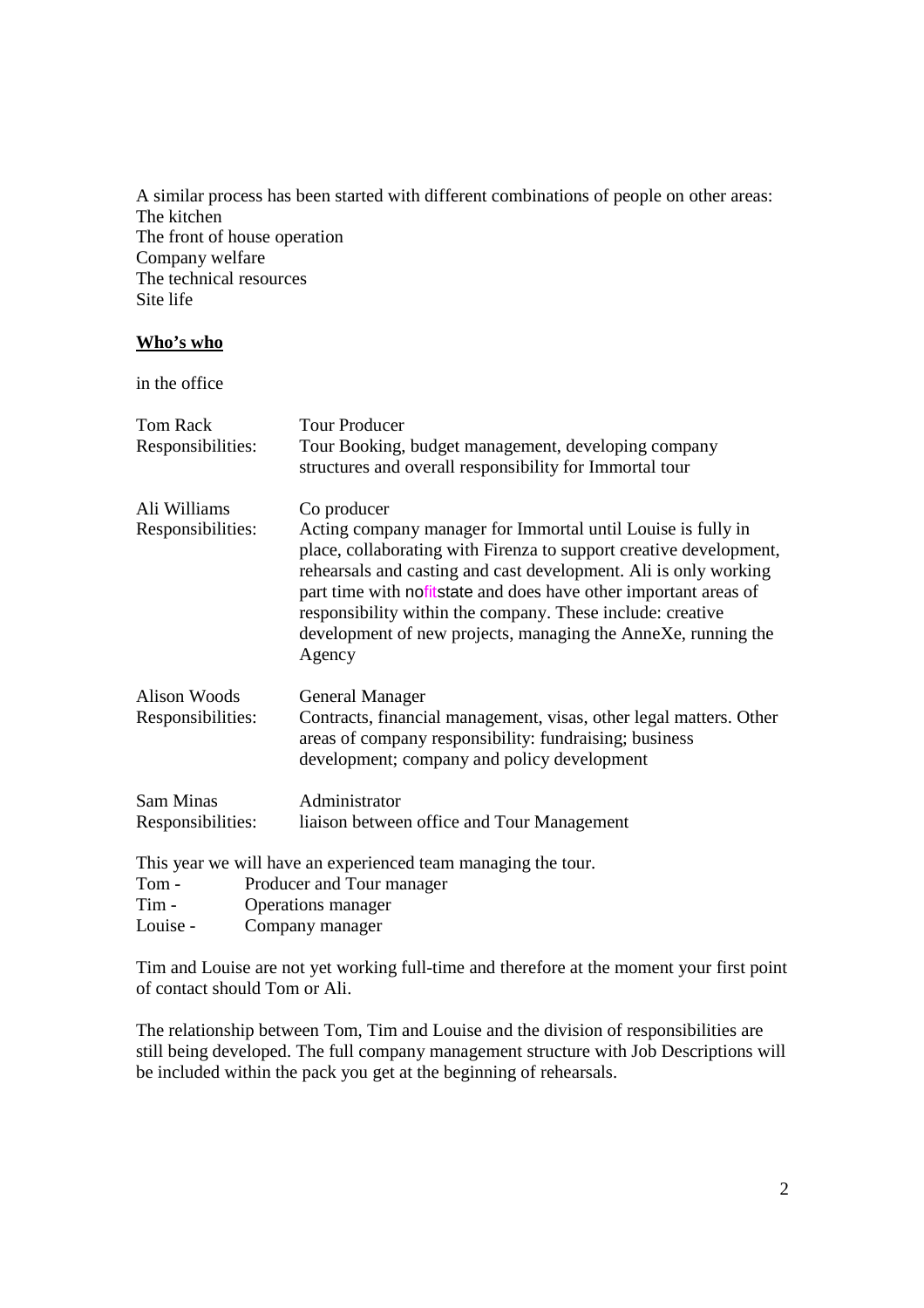The on tour company structure is still in development. A key aim for this year is to have very clear allocations of responsibilities and authorities in all areas. For example,

on tent days Tim, Barnz and Howie will work as a Borg linked walkie talkies, Tim and Shaena will take responsibility for site layout and arrival and departures. For some of the performers one of these days will be a day off which will allow them to train on what will be the tent crew's day off.

For load in and load out the whole company will be involved. Marco will be floor manager. He will coordinate with both trailer crew chiefs the rigging and LX teams to make the operation painless and efficient.

#### **Provisional Tour Schedule**

Rehearsal site probably Barry. During rehearsals we work a 6-day week

| Tent up and maintenance | week beginnin                   |
|-------------------------|---------------------------------|
| Rehearsals              | week beginnin                   |
| Tech rehearsal          | 8th~ $11^{th}$ May              |
| Running in the show     | $12^{th}$ ~ $14^{th}$ May       |
| Dress                   | $15^{th}$ May                   |
| Preview                 | $16^{th}$ May                   |
| Public shows            | $17^{th}$ ~ $19^{th}$ May       |
| Strike and move         | $21^{st}$ ~23 <sup>rd</sup> May |

 $\text{re}$  week beginning  $16^{\text{th}}$  April week beginning 23<sup>rd</sup> April  $15^{th}$  May  $21^{st}$ ~ $23^{rd}$  May

## **Dublin**

Dublin is a split site with the tent and village being on separate locations. The tent site is on water which is fantastic but will prove to be a slow and tricky build. 3

days have been scheduled for the get in. In Dublin we will do 6 shows, 3 Cabarets and have one day off per week

 $24^{th} \sim 26^{th}$  May Build<br> $28^{th}$  May Cabar Cabaret rehearsals 29~30 May Show rehearsals  $31<sup>st</sup>$  May Opening night 24 June Last show Strike and move 26~28th

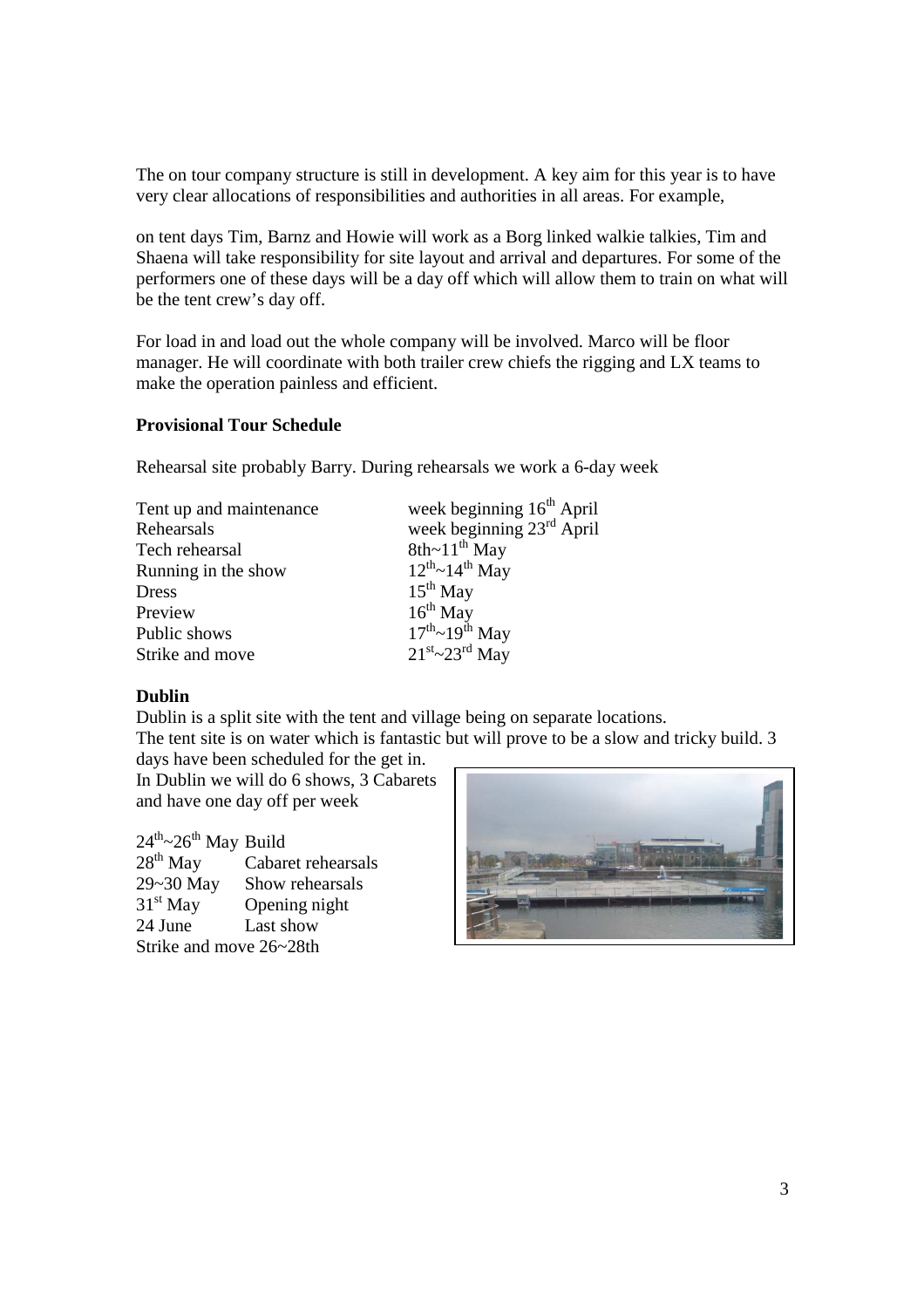#### **Taunton**

Taunton is still under discussion and is very provisional. This is what we are planning but it's still in the hands of the gods.

| $29-30^{\text{th}}$ June                | Build and load in                   |
|-----------------------------------------|-------------------------------------|
| $1st$ July $\sim 5th$ July              | Training and Roundhouse preparation |
| $6-8$ <sup>th</sup> July                | Performances                        |
| $9-11^{th}$ July<br>12~15 <sup>th</sup> | Training and Roundhouse preparation |
|                                         | Performances                        |
| $15^{th}$ ~17 July                      | Strike and move                     |

## **The Roundhouse.**

Again this is still a draft schedule and is subject to change and again is a split site

| our get in starts around their seating strike - probably our rigging team |
|---------------------------------------------------------------------------|
| only                                                                      |
| Rigging, lx and set fit up                                                |
| Training and finish fit up                                                |
| Rehearsals                                                                |
| Day off (performers) Lighting day                                         |
| Dress                                                                     |
| <b>Opening Night</b>                                                      |
| Last night                                                                |
|                                                                           |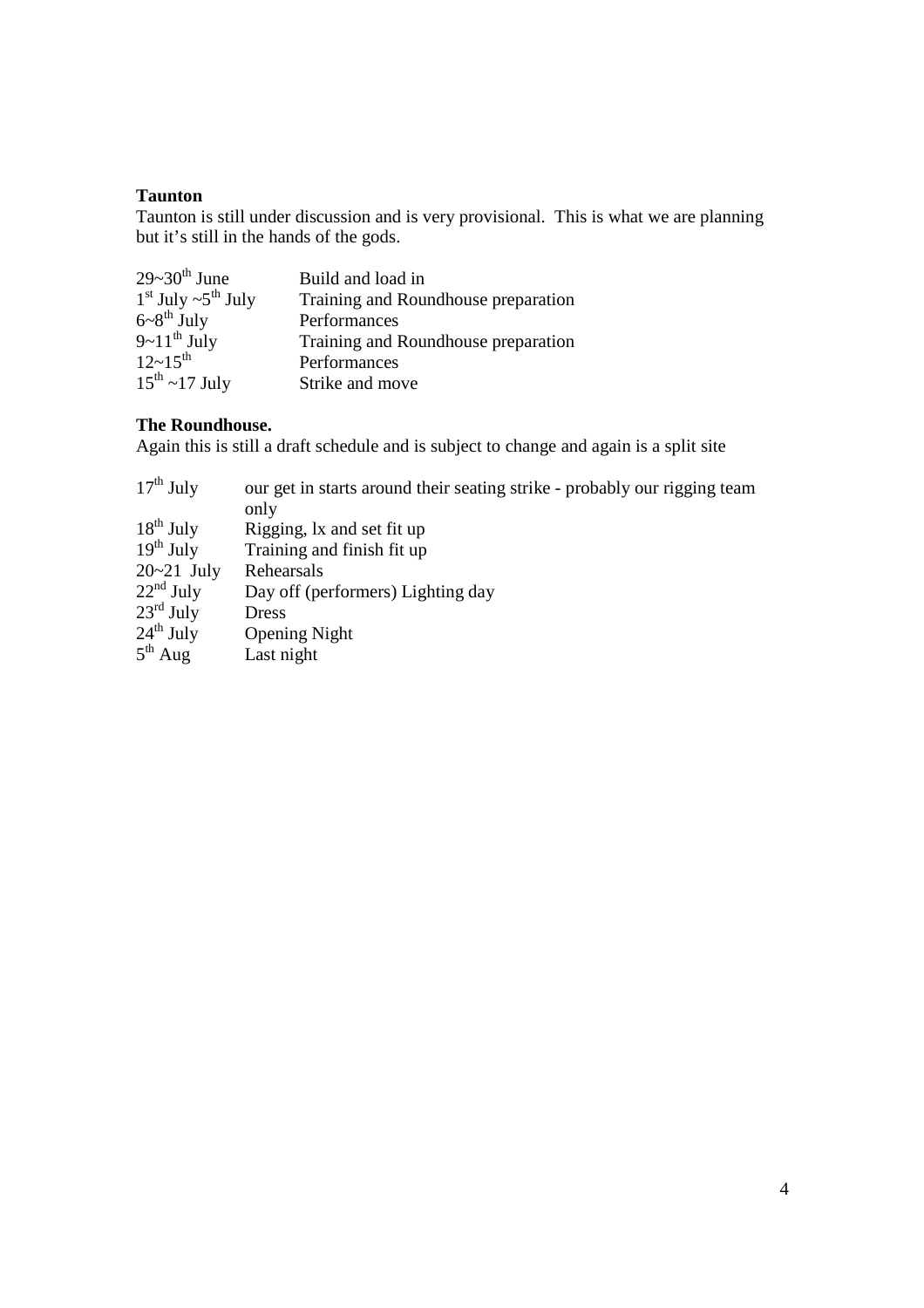# **Policy on Policies**

Why have a policy and what does it mean

- 1. An established policy is a set of rules, which inform decisions and actions. A policy will therefore include the aims, the rules, the basis on which compliance will be judged, the penalties of non-compliance
- 2. All established policies will be clearly and explicitly communicated to the entire company, all staff and Trustees, and possibly others where and when necessary. We will never assume common knowledge.
- 3. An established policy cannot be ignored or set aside by anyone whatever the circumstances.
- 4. If it becomes clear that a specific policy is a mistake, unworkable, having unintended consequences, etc, it cannot be ignored on an ad hoc basis. Rather we must formally change the policy and then clearly communicate to the entire company why and how the policy has changed and what the new policy includes.

How policies are created.

- 1. The Board may create a policy or demand of the management that a policy is created in a specific area. In such cases the Board need to sign off the policy – cf the Drink and Drugs Policy.
- 2. The management may decide to create a policy in a specific area apart from any board request.
- 3. The development of a policy may involve any combination of Trustees, management, company members, external experts.
- 4. A policy developed by the management will be agreed and signed off by the 3 senior managers before it is presented to anyone else. If the 3 senior managers cannot come to unanimous agreement then decisions will be based on the majority view. The dissenting individual must sign up to the policy, comply with it and maintain it in front of others as positively as the supporting majority. If the dissenting individual feels so strongly that they are unable to sign up they must refer up to and ask for Board ratification.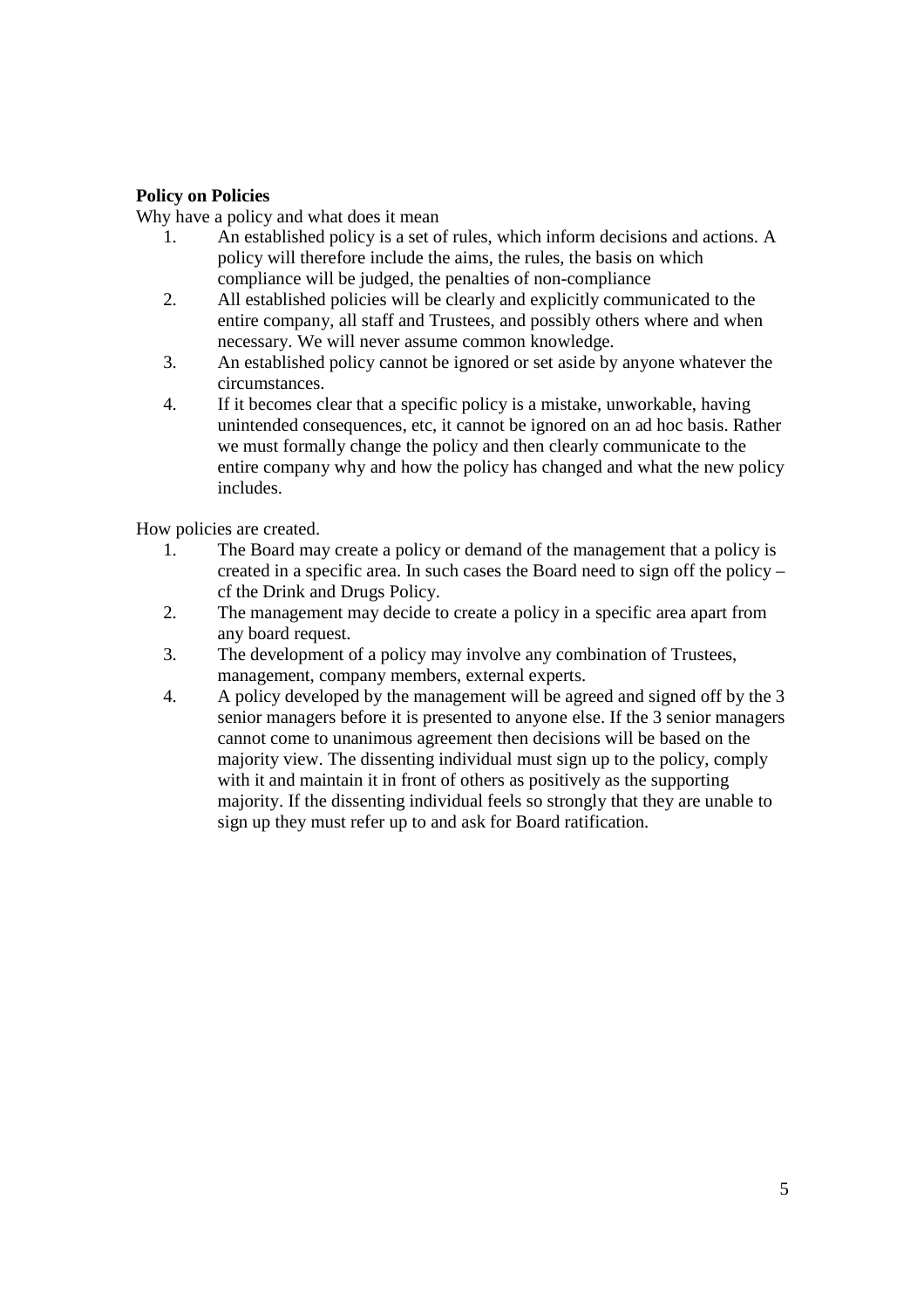#### **Policy on Transport.**

As part of our developing environmental policy we want to minimise the environmental impact of touring. This is an ongoing process and hopefully we will become progressively better year on year. We are looking into solar power, bio-diesel, reducing use of fuel etc.

As a first step we want to encourage everyone to be as fuel efficient as possible and will therefore change the way we cover travel costs. Last year some people spent twice as much money on fuel as other people. This is both very expensive for us and environmentally damaging.

Based on last year we will calculate a generous average fuel cost for each journey.

Each company member will be given 50% of the fuel cost of each journey. By travelling in twos and towing each other you will therefore cover your costs and, if you have efficient vehicles, should have a little bit of money left over as a reward. If you have very inefficient vehicles or if you chose to travel on your own you will have to cover any additional cost. If you want to be very efficient and travel in bigger groups you will be rewarded by saving even more of your money.

## **Kitchen etiquette.**

The kitchen provide one free meal a day and two during rehearsals and major turnaround days. Tea and coffee are provided for a small weakly contribution. The kitchen is the social hub for the company. It is also a working space for the kitchen staff and may be used for meetings. The kitchen and kitchen staff must be respected by everyone.

The kitchen staff are working in very difficult conditions and to very tight budgets. They will always cater for an individual's dietary needs – religious, ethical, or medical – but cannot be expected to cater for individual food preferences.

- The entire company has a responsibility for keeping the kitchen clean and tidy and returning immediately any cutlery etc that is borrowed.
- Everyone has a responsibility to arrive on time for meals and to wash up their own plates and cutlery.
- All company meals are social occasions and all company members are expected to eat in the kitchen tent.
- If you will not be present for a meal you must inform the kitchen staff in advance.
- The kitchen bins are not general rubbish bins for the entire company.
- The kitchen sinks are not general washing facilities for the entire company.
- No-one is allowed to disconnect kitchen equipment etc for any purpose unless asked to do so by kitchen staff.
- On show days performers and people working on the show need to eat first.

The kitchen is employed to provide for employees, volunteers, and any dependents who are permanently on tour. The kitchen is not required to provide meals for any visitors. In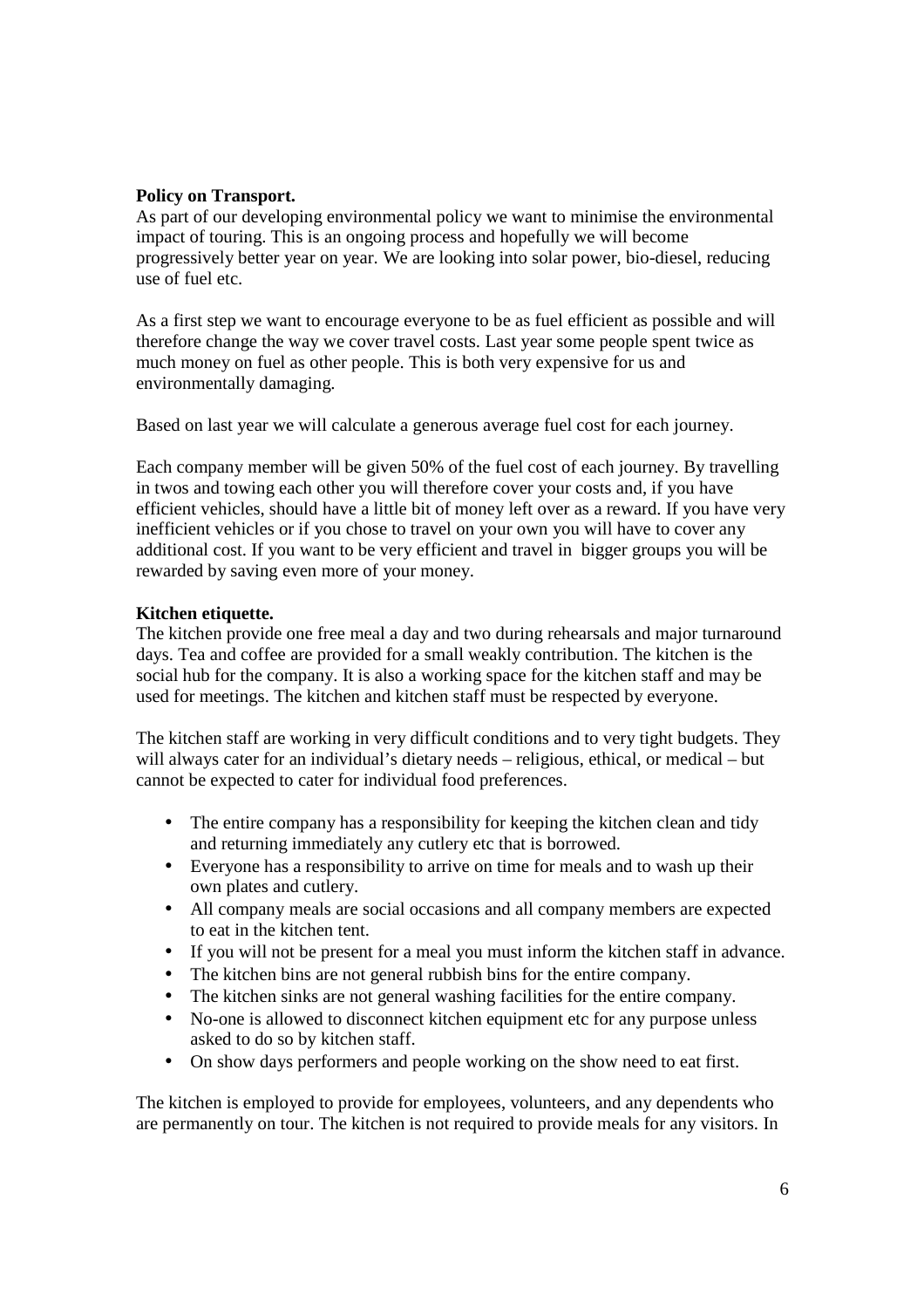certain circumstances the kitchen may agree to provide meals for visitors if they can do so without damaging the quality of service they provide to the company. It is entirely up to the discretion of the kitchen staff whether they can provide this service and how much they will charge for a meal. They cannot provide extra meals without at least 24 hours notice.

## **Site etiquette.**

The site is both a living and a working space. The over-riding principle of site etiquette is to recognise that your individual actions and behaviour will have real impact on other people and not to do things which will cause problems for other people.

The following are specific rules and are under review and development.

- Site duties. Whilst we will attempt to reduce the additional work load on company members, individuals will be scheduled for other duties at various times. These duties may include: helping in the kitchen; FOH clean up; child care; teaching training sessions or workshops; general site care and maintence.
- Everyone has specific responsibility for ensuring that they keep the area around their own vehicle clean and tidy.
- Everyone has collective responsibility for keeping the whole site clean and tidy.
- No one may connect / unconnect cables, water pipes etc unless they have permission or specifically been asked to do so.
- Everyone must separate rubbish out for recycling and place all rubbish in the rubbish bins. Everyone should empty rubbish bins and put rubbish in skips when necessary
- After the show has finished noise levels must be kept low. In particular, it is important to realise that other people may not have the same work schedules as you. You may have a late start or a day off and therefore chose to have a late night. Other people may need to start early when you do not need to, therefore they might chose to have an early night. Everybody needs to respect other people's needs as regards late night noise levels and activity on site.
- Everyone has collective responsibility for security on site. This includes keeping gates shut and locked and reporting any problems. You should report concerns about people's behaviour to Louise. You should report concerns about the structural security of the site to Tim.

## **Guests**

- This includes taking personal responsibility for anyone you invite onto the site and the behaviour of your guests. If you invite a guest onto the site you must introduce them to Louise as Company Manager as soon as they arrive. No guests are allowed to live on site without prior permission from Louise. Although we want to accommodate friends and family, on some sites there may not be room for extra trucks etc. We almost certainly can't provide food and power etc for guests.
- Louise will have a prepared briefing for all visitors to make sure that everyone understands the rules of living on site and the rules surrounding a performance. Guests will be expected to comply with these rules.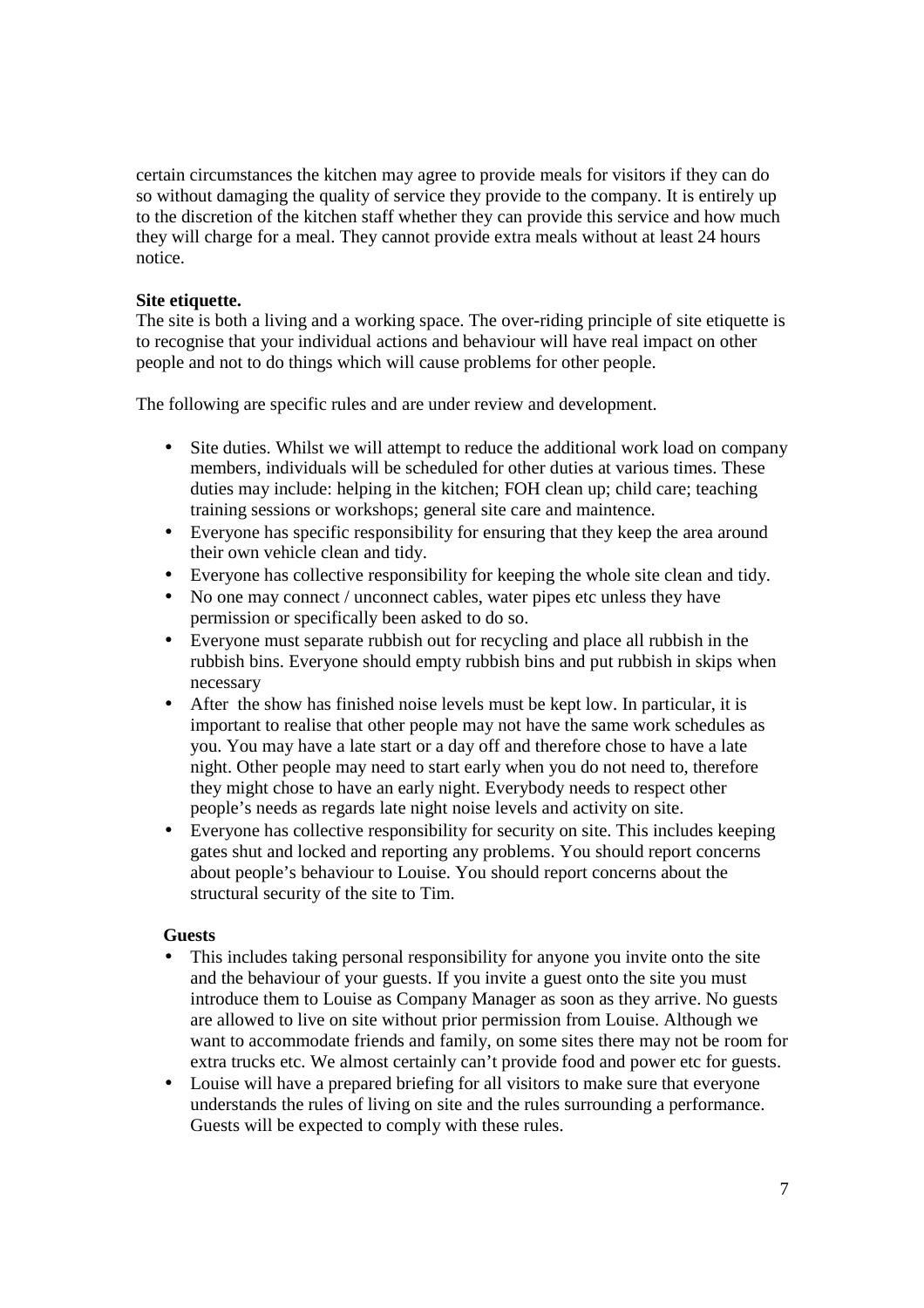- In most cities we are not running the box office. The promoter has paid very high fees for the show and needs to take box office income to earn money. We cannot therefore invite friends onto site and allow them into the performance for free. Please do not try it as it is very disrespectful to the promoter and will damage our reputation. The only people allowed into the performance for free are company employees, volunteers, and company guests (journalists, promoters, and funders etc).
- Complimentary tickets may be available at the last minute you will need to check with Louise.

#### **Personal responsibilities**

As a Company we are doing our best to be better prepared for the tour that ever before. We expect company members to do the same. It is each company members responsibility to ensure thay arrive at rehersals ready and prepared.

#### **Fitness and conditioning**

Everyone needs to arrive to rehearsals with show level fitness and with routines up and running ready to be developed.

#### **Transport and accommodation**

Your accommodation is essentially your own problem to sort out. We will help where possible with the coordination of tows and for people who have not toured before do everything we can to make their first time painless and simple. If there becomes a real issue over accommodation or a shortage of tows or drivers we will consider the idea of a company bunk wagon.

The rehearsal period is not the time for vehicle maintenance and trying to get an MOT. This is your responsibility to sort out before we start. All vehicles must be tour ready and legal at the start of rehearsals.The same applies to caravans We expect all caravans to be road worthy with spare tyres, working lights and jockey wheels before the rehearsals starts.

In line with our emerging environmental policy we plan to reduce the number of hours we run a generator on site. Whilst we will provide power, individuals personal a 12V system. Unless there is a particular reason, late night power generators will be turned off at midnight and go on at 8 am.

#### **Personal Protective Equipment**

This is individuals' responsibility. We suggest you bring: strong gloves; steel toe cap boots / shoes (or similar), waterproofs, high visibility jacket, harness if appropriate. We will provide hard hats as necessary.

#### **Company meetings and communication**

It is everyone's responsibility to attend company meetings and regularly check the notice board for changes in the schedule etc. Louise as Company Manager is on tour to support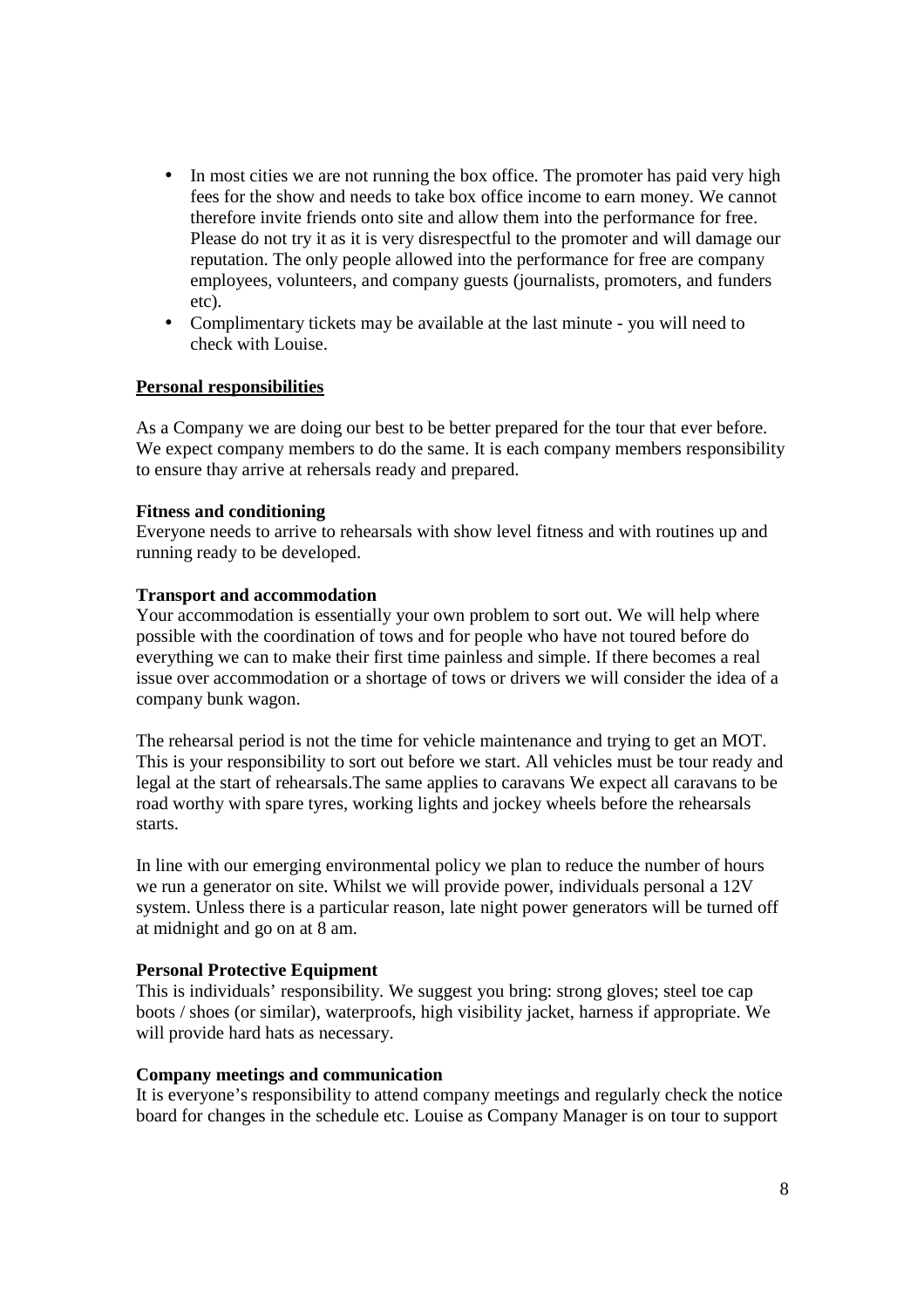you and help solve any problems you may have. Personal problems and concerns must be brought to her.

## **Drug and Alcohol Policy**

The drugs and alcohol policy introduced last year had a significant impact on company wellbeing and behaviour and is generally considered to have been a success. In case you have forgotten it is attached here.

## **Background**

The abuse of alcohol and drugs on tour was brought up repeatedly in the company evaluation during the 2005 tour. The Board of Trustees decided that in response to the evaluation that a policy need to be written regarding this, and in consultation with the company. It was noted that the nature of the touring work means the company have to live and work on the road and it is therefore sometimes difficult to define work times and relaxation hours especially as the performances nearly always happen in the evening. In putting together this draft policy advice was sought from The Generating Company, and Gerry Cottle.

Everyone is employed to perform specific duties and must not allow drinking and recreational drug use to interfere with their ability to perform these duties.

This policy will be attached to contracts and we hope that any company member who feels that they cannot adhere to this policy will not take up their offer of employment.

Louise as Company Manager has primary responsible for upholding the policy.

## **Drinking or recreational drug use**

Due to the nature of the work, the fact that the performance takes place over the public and rigging occurs during the performance there will be no drinking or drug use before a performance throughout the day of performance. This includes drinking so much on the night before a show that the effects of alcohol are apparent at showtime the next day. This policy applies to technical staff and crew as well as performers. At show time the whole company has a job to do and is under scrutiny of the public. It is important that we all do our jobs in a safe and sober manner. A breach in this rule may result in instant dismissal.

Once the show has finished and all post show tasks have been completed the company can be considered to be on free time.

Please note if someone reports for work and in the opinion of the relevant supervisor is unfit for work due the after affects from a heavy session the previous night this will also be considered as a disciplinary offence and could lead to dismissal.

If it is considered this is a borderline call the offender may be taken out of that day's performance, lose a day's pay and the standard disciplinary procedure be implemented.